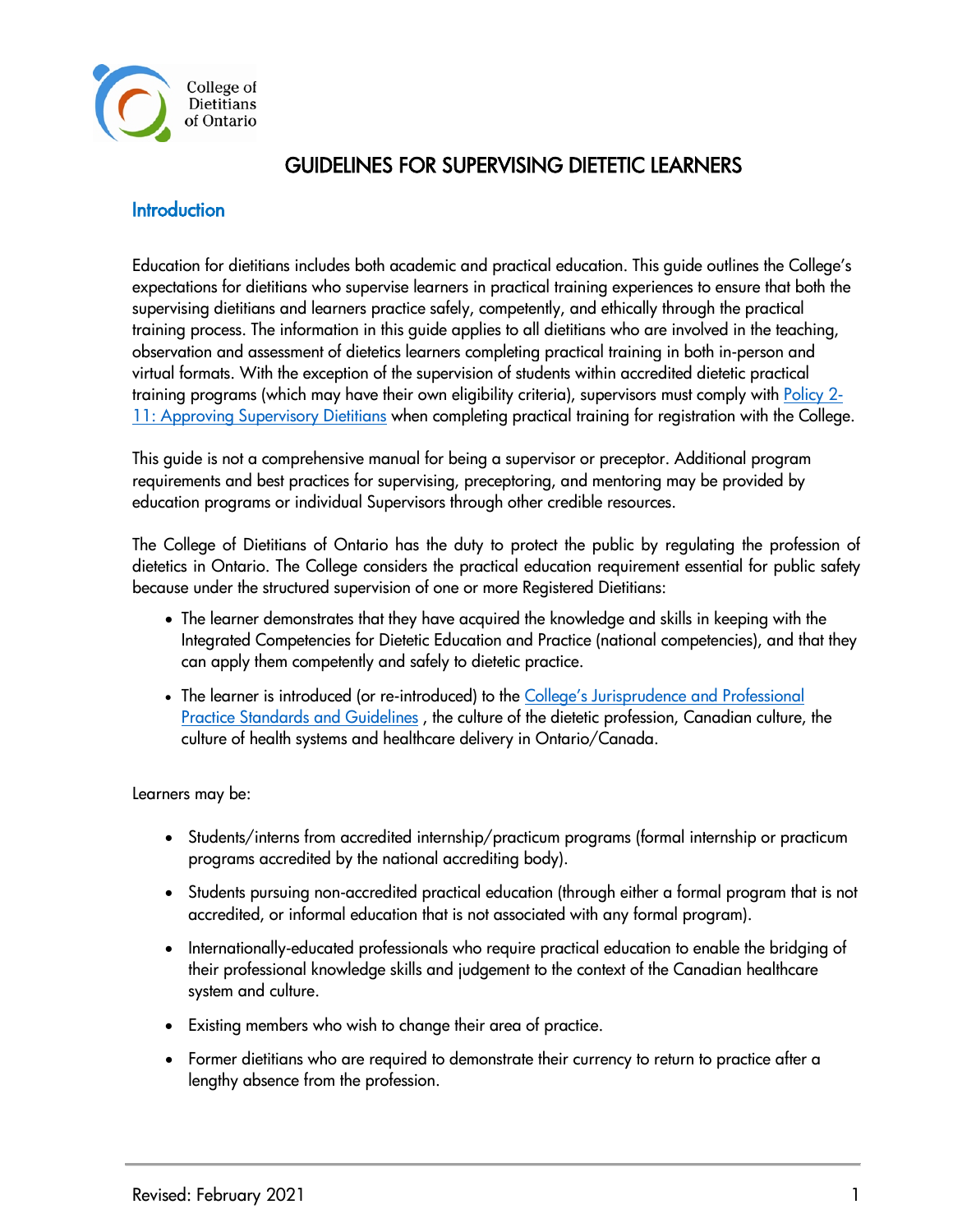## **Definitions**

Practical Education - means experiential learning designed to enable a learner to address specific learning goals and demonstrate competencies in a dietetic setting by completing structured activities under the observation and guidance of a supervisor. Practical education differs from dietetic work, study or volunteer experiences because of the structure and evaluation components with respect to achieving and demonstrating pre-determined learning goals and dietetic competencies. Experiential learning may be gained within an actual workplace or in some instances through simulated activities.

Learners - refers to any person completing experiential learning in a practical setting for the purposes of becoming registered with the College.

Supervisors - are dietitians who have taken on the responsibility to guide, teach, observe, and assess the educational activities of a learner, for the ultimate purpose of evaluating the learner's competence against entry to practice standards. In many education programs, they are also referred to as preceptors, however, these guidelines will use the term supervisor.

Client - any person or organization that is the recipient of dietetic services. For the purposes of this document, learners should be considered as both providers of dietetic services and clients.

Dietetic Practice – is broadly defined by the College as "paid or unpaid activities for which members use food & nutrition-specific knowledge, skills and judgement while engaging in:

- the assessment of nutrition related to health status and conditions for individuals and populations;
- the management and delivery of nutrition therapy to treat disease;
- the management of food services systems;
- building the capacity of individuals and populations to promote, maintain or restore health and prevent disease through nutrition and related means; and
- the management, education or leadership that contributes to the enhancement and quality of dietetic and health services."

## Four Principles for Supervising Dietetic Learners

The four principles for supervising dietetic learners are based on the following professional ideals:

- 1. The College recognizes the essential role of dietitians in the education, evaluation and mentorship of students, interns, and colleagues.
- 2. Safe and effective client service takes priority over the goals for education.
- 3. Best practices in education optimize client care as well as the educational experience.
- 4. The autonomy and personal dignity of both clients and learners must be respected.
- 5. The supervisor has a dual relationship with the learner. This means that the learner is to be considered both a subordinate and a client of the supervisor.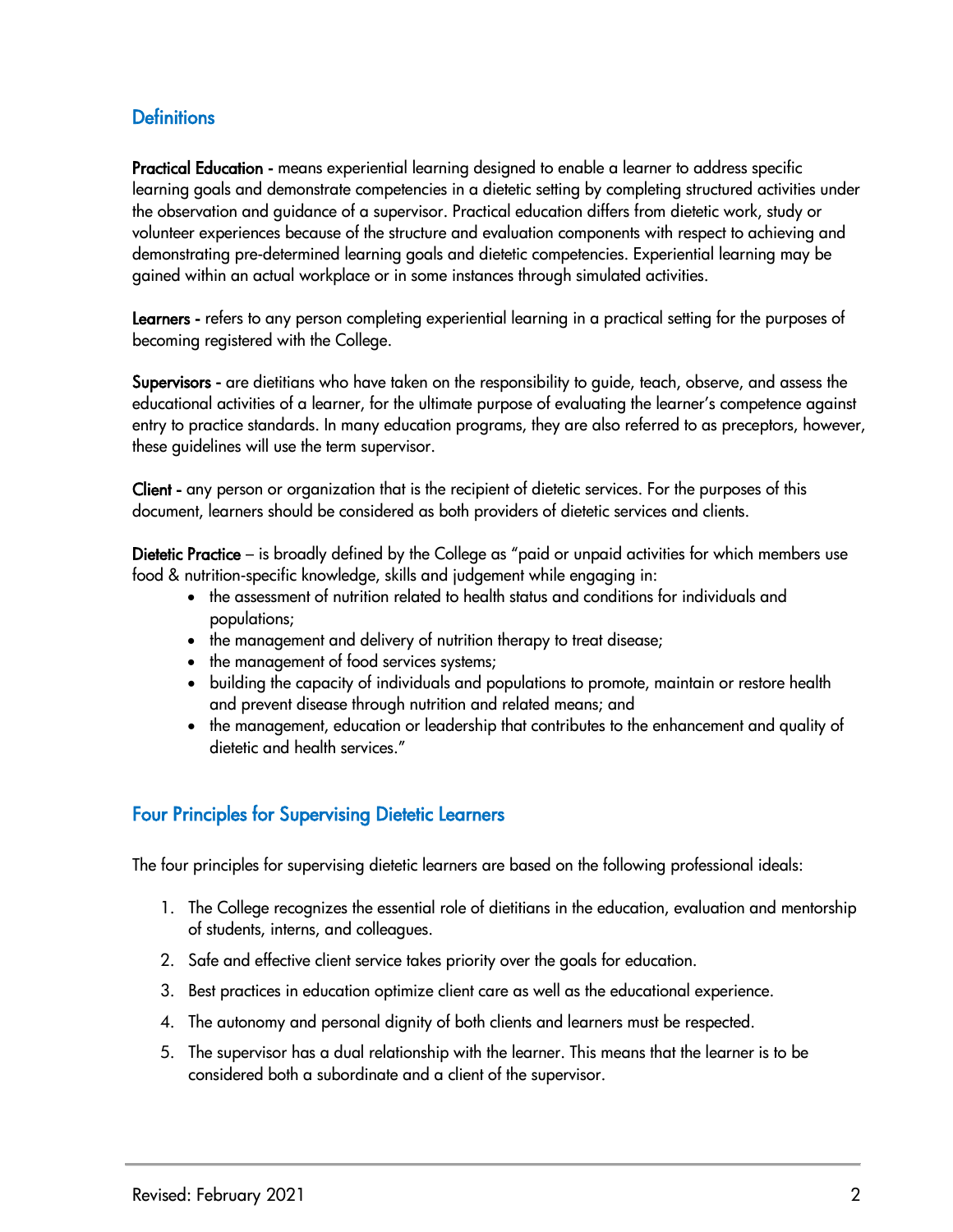- 6. Joint decision-making and exchange of information between supervisor and learner provides an optimal educational experience.
- 7. Professionalism, which means being competent, honest, and fair, is expected from both the supervisor and learner. Being professional means putting ethical and high-quality services before the self-interest of the practitioner. Professional Practice is further articulated in the national competency standards (the Integrated Competencies for Dietetic Education and Practice, or ICDEP).

### Principle 1: Supervision of the Learner while Maintaining Client-Centred Services (Learner as Subordinate)

When supervising the learner, the supervisor must ensure the safety and appropriateness of the dietetic services received by the client. It is considered professional misconduct to "[Assign] members, dietetic interns, food service supervisors, dietetic technicians or other health care providers to perform dietetic functions for which they are not adequately trained or that they are not competent to perform" (see Section 17 of the College's [Professional Misconduct Regulation\)](https://www.ontario.ca/laws/regulation/930680). If a member assigns dietetic functions to a learner who has not demonstrated competence, the member must ensure that they provide appropriate supervision and guidance to the learner and that appropriate safeguards are in place to ensure the safety and well-being of clients.

- a) The supervisor is responsible to provide appropriate supervision to the learner, including:
	- i. working within their own organization to ensure that the learner is in compliance with all organization policies (e.g. immunizations; insurance requirements; workplace legislation; other orientation requirements like occupational health and safety training fire training, introduction to the documentation system, wearing identification as required by the organization). These functions can be carried out by an internship coordinator on the supervisor's behalf. However, where there is no such education program support, the supervisor may need to consult with other departments such as human resources, occupational health, legal services, or education coordinators;
	- ii. always considering client safety, autonomy, privacy and well-being in planning or suggesting learning experiences for the learner;
	- iii. making all reasonable efforts to ensure that clients or substitute decision-makers are aware of the identity of learner(s) and their degree of involvement in dietetic service (ensuring informed consent of the client);
	- iv. making all reasonable efforts to ensure a clear understanding (on the part of the learner, client, and/or substitute decision-maker) that the supervisor is ultimately responsible for the client's dietetic services;
	- v. being willing and available to consult with the learner, within a reasonable timeframe, when required or requested;
	- vi. regularly evaluating a learner's competence and learning needs to ensure that appropriate activities are assigned and that appropriate supervision and safeguards are in place;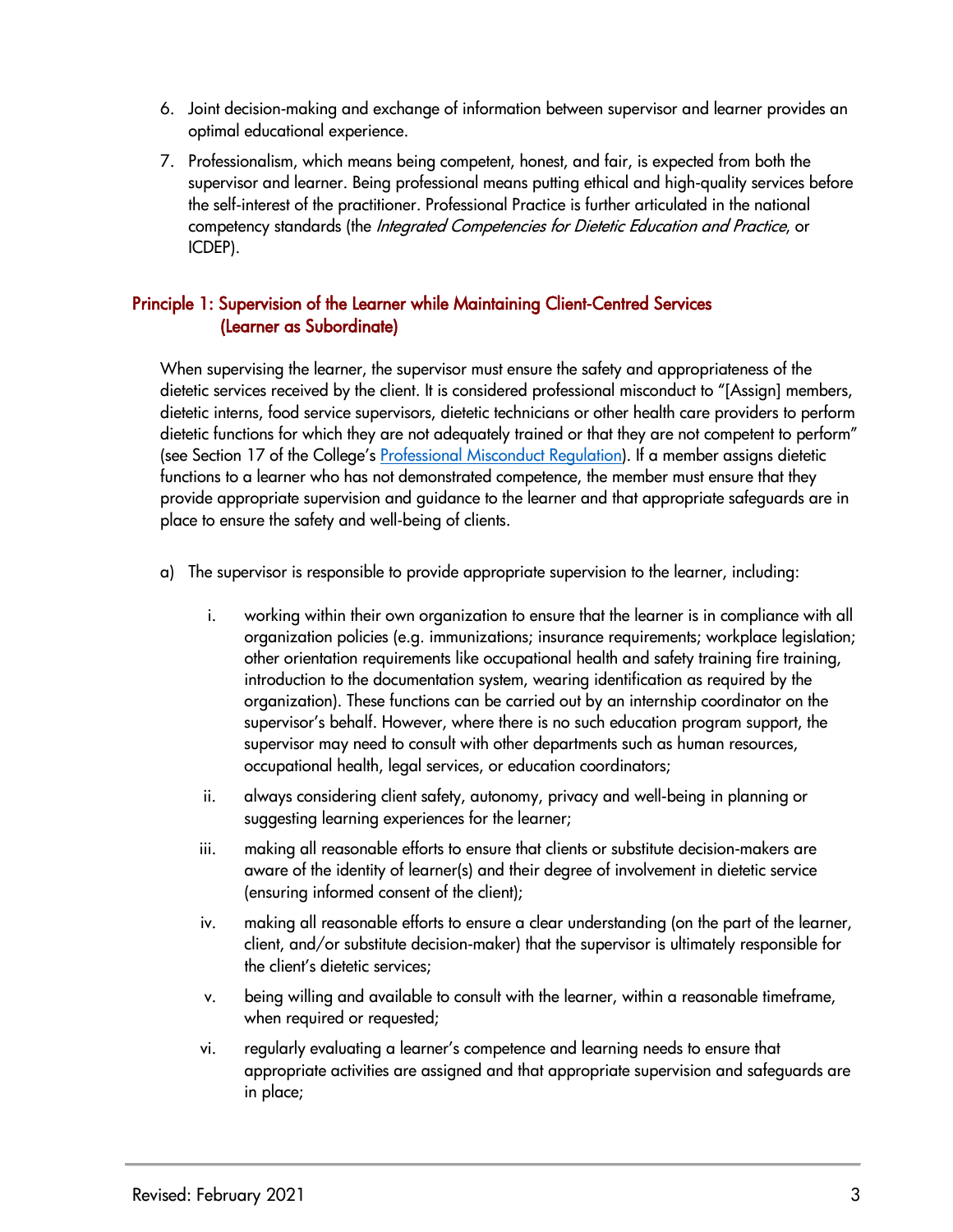- vii. gradually increasing the complexity and responsibility of the activities assigned to the learner, according to their experience and competence, ensuring that all relevant information is made available to the learner, and directly assessing the learner's work as appropriate to ensure the adequacy of the service;
- viii. ensuring that the learner has documented client service appropriately, according to the standards of the organization and the College. The supervisor will need to consult the organization's policies regarding signing and co-signing records; and
- ix. intervening in situations where the safety or well-being of the client is at risk.
- b) The Supervisor clearly articulates directions/expectations for the learner to:
	- i. participate in client services as appropriate to his or her competencies, and specific circumstances, as well as to meet identified educational needs;
	- ii. make the client (or substitute decision-maker) aware of their name, degree of involvement in dietetic service;
	- iii. make the client (or substitute decision-maker) aware of the name of the supervising dietitian and the fact that the supervising dietitian is ultimately accountable for the client's service;
	- iv. communicate with the supervisor:
		- 1) in accordance with guidelines, policies and procedures of the sponsoring organization;
		- 2) about assessments performed by the learner;
		- 3) in a clinical setting, when there is a significant change in a client's condition;
		- 4) in a clinical setting, when the learner is considering a significant change in a client's treatment plan or has a question about the proper treatment plan;
		- 5) about a client discharge;
		- 6) when a client (or substitute decision-maker) expresses significant concerns; and
		- 7) in any emergency situation or when there is significant risk to the client's well-being.
	- v. document his or her findings and treatment plans according to the standards of the organization and the College, and discuss these with the supervisor.

## Principle 2: Supervisor is Responsible for Having the Skills and Knowledge Necessary for Teaching and Evaluating Learners (Learner as a Client)

RDs have several responsibilities with respect to the learner, in terms of educating, evaluating, and mentoring the learner and objectively assessing the learner against the entry-level standards/requirements.

- a) As an educator, the supervisor ensures familiarity with the appropriate dietetic standards and policies governing the educational experience. This means:
	- i. understanding the learning objectives, evaluation criteria, and required documentation for the placement and the overall program;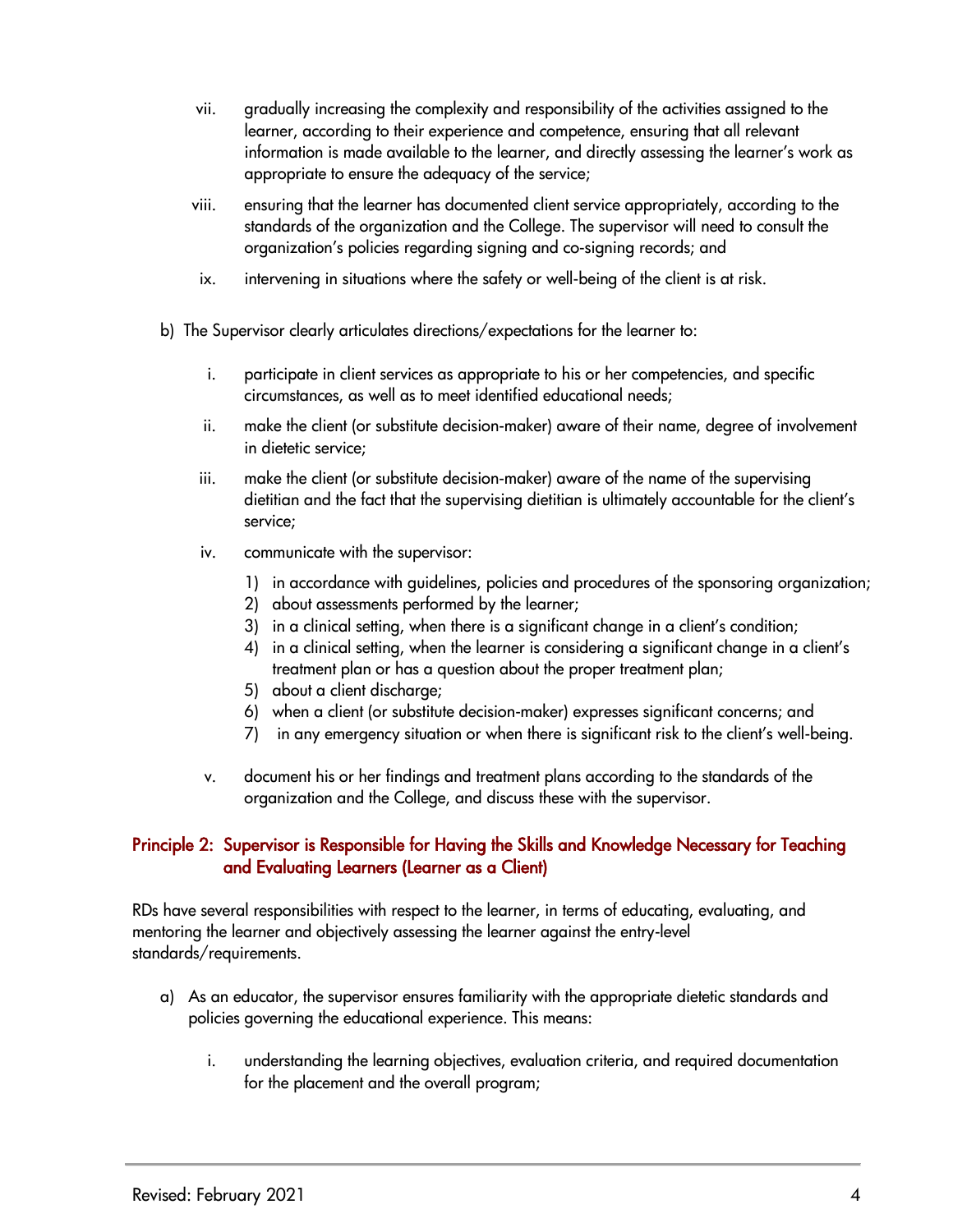- ii. understanding the criteria for assessing "entry-level" dietetic practice;
- iii. ensuring that evaluation of the learner's readiness for progression is based on program expectations and assessment against entry-level dietetic practice; and
- iv. respecting policies and standards regarding the privacy of information about the learner.
- b) The Supervisor provides objective assessment of the learner's performance against the standards and communicate this assessment to both the learner and the program. This means:
	- i. providing honest, objective feedback to the learner, with clear explanation of how performance can be improved, especially for learners who are struggling to meet expectations;
	- ii. communicating regularly with the learner to discuss and review the learner's dietetic services, their progress towards learning goals and entry-level competence;
	- iii. helping the learner access additional opportunities for learning and development;
	- iv. communicating and/or consulting with the sponsoring organization about the learner's progress towards learning goals and/or progress toward entry-level competence, especially if there are concerns; and
	- v. documenting feedback about the learner's performance, strengths and limitations, using the required documentation.
- c) The Supervisor engages in reflective practice with regard to their competence as a preceptor. This means:
	- i. reflecting on their own performance as a supervisor, considering the desired behaviours and attributes of an effective supervisor or preceptor;
	- ii. seeking feedback about their own performance as a supervisor; and
	- iii. developing a plan to address areas identified for improvement.

## Principle 3: Supervisor Demonstrates Professional Behaviour and Relationships.

Displaying appropriate behaviour and providing an ethical and compassionate model of client care is particularly important for the supervisor, as learners often gain knowledge and develop attitudes about professionalism through role modeling.

#### a) Professional Behaviour

The supervisor demonstrates professional behaviour in their interactions with the learner, clients, colleagues and support staff. This means:

- Dietitians in any setting are expected to display professional behaviour at all times.
- The supervisor should avoid any behaviour that interferes with, or is likely to interfere with, quality dietetic services or quality dietetic education (e.g. yelling, providing critical feedback in an open forum, etc.).